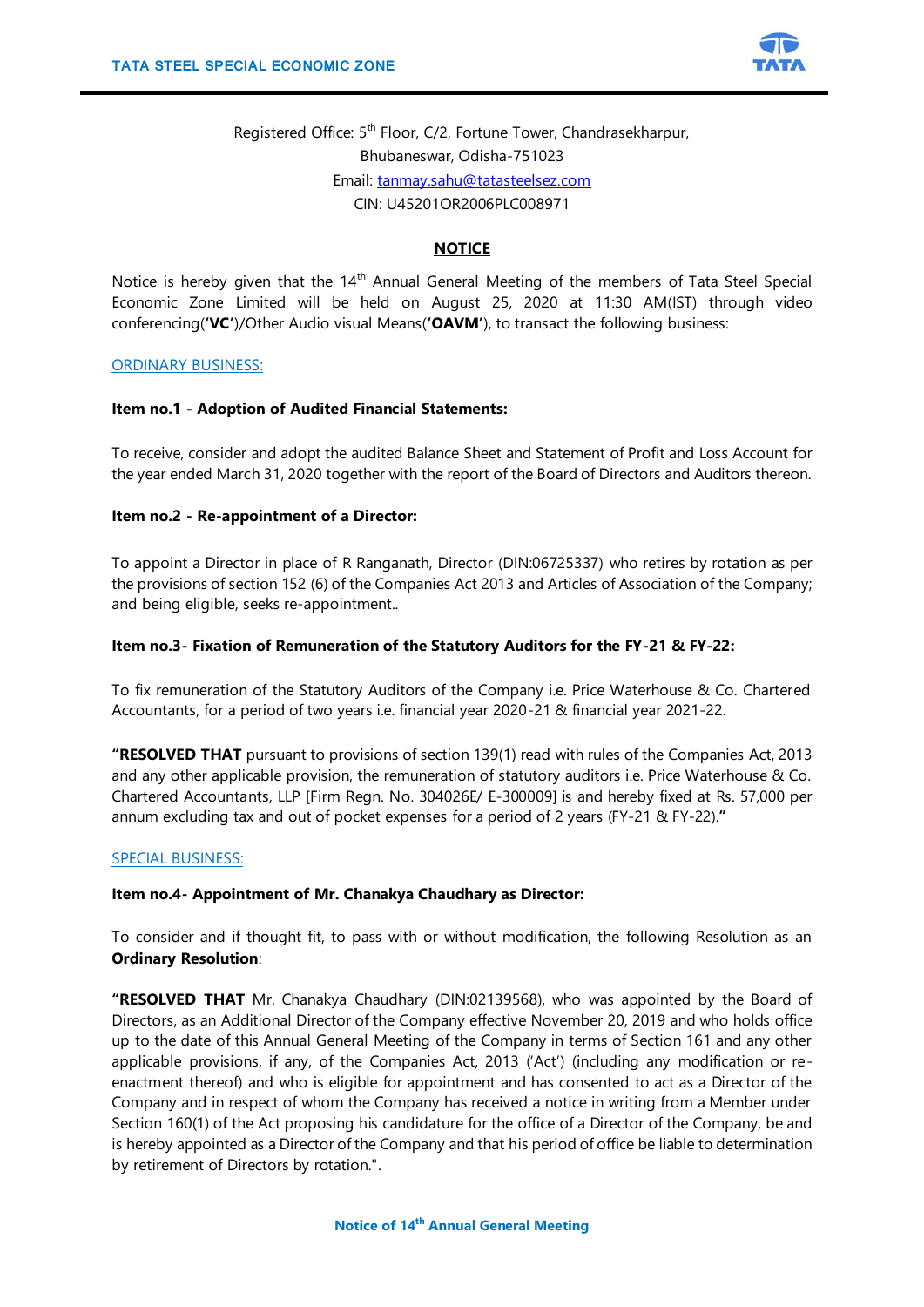

**RESOLVED FURTHER THAT** Mr. Tanmay Kumar Sahu, Company Secretary of the company be and is hereby authorized to do all such act(s), deed(s), thing(s) and writing(s) as may be necessary, expedient and incidental to give effect to this resolution**."** 

# **NOTES**

- 1. The Statement pursuant to Section 102 of the Companies Act, 2013, in respect of the business under Item No. 4 above is annexed hereto. Additional information, pursuant to Secretarial Standard on General Meetings (SS-2) issued by the Institute of Company Secretaries of India in respect of Director(s) seeking appointment/re-appointment at the Annual General Meeting is furnished, is annexed hereto.
- 2. In view of the global outbreak of the COVID-19 pandemic, the Ministry of Corporate Affairs ('MCA') has vide its General Circular No. 20/2020 dated May 5, 2020 in relation to 'Clarification on holding of annual general meeting (AGM) through video conferencing (VC) or other audio visual means (OAVM) read with General Circular No. 14/2020 dated April 8, 2020 and the General Circular No. 17/2020 dated April 13, 2020 in relation to 'Clarification on passing of ordinary and special resolutions by companies under the Companies Act, 2013 and the rules made thereunder on account of the threat posed by COVID-19' (collectively referred to as 'MCA Circulars') permitted the holding of the AGM through VC or OAVM, without the physical presence of the Members at a common venue. In compliance with the provisions of the Act, the  $14<sup>th</sup>$  AGM of the Company is being held through VC/OAVM on Tuesday, August 25, 2020 at 11.30 a.m. (IST). The deemed venue for the 14<sup>th</sup> AGM will be at 5<sup>th</sup> Floor, Zone C/2 Fortune Towers, Chandrasekharpur, Bhubaneswar-751023.
- 3. Pursuant to provisions of the Act, a member is entitled to attend and vote at the Annual General Meeting (the "Meeting") and is entitled to appoint a proxy to attend and vote on a poll instead of himself/herself. Since this AGM is being held pursuant to the MCA circulars through VC/OAVM, the requirement if physical attendance of members has been dispensed with. Accordingly, in terms of the MCA Circulars, the facility for appointment of proxies by the members will not be available for this AGM and hence the proxy form, route map and attendance slip are not annexed to this notice.
- 4. The Members can join the AGM in the VC/OAVM mode 30 minutes before and 15 minutes after the scheduled time of the commencement of the Meeting by following the procedure mentioned in the Notice.
- 5. The attendance of the Members attending the AGM through VC/OAVM will be counted for the purpose of reckoning the quorum under Section 103 of the Act.
- 6. In case of joint holders, the Member whose name appears as the first holder in the order of the names as per the Register of Members of the Company will be entitled to vote at the meeting.
- 7. In line with the MCA Circular dated May 5, 2020, the Notice of the AGM along with the annual report & Annual Accounts 2019-20 is being sent only through electronic mode to those Members whose e-mail addresses are registered with the Company. The Notice convening the 14<sup>th</sup> AGM has been uploaded on the website of the Company at [www.tatasteelsez.com.](http://www.tatasteelsez.com/)
- 8. Corporate members intending to appoint their authorized representatives to attend the AGM through VC are requested to send a certified copy of the Board Resolution to the Company on e-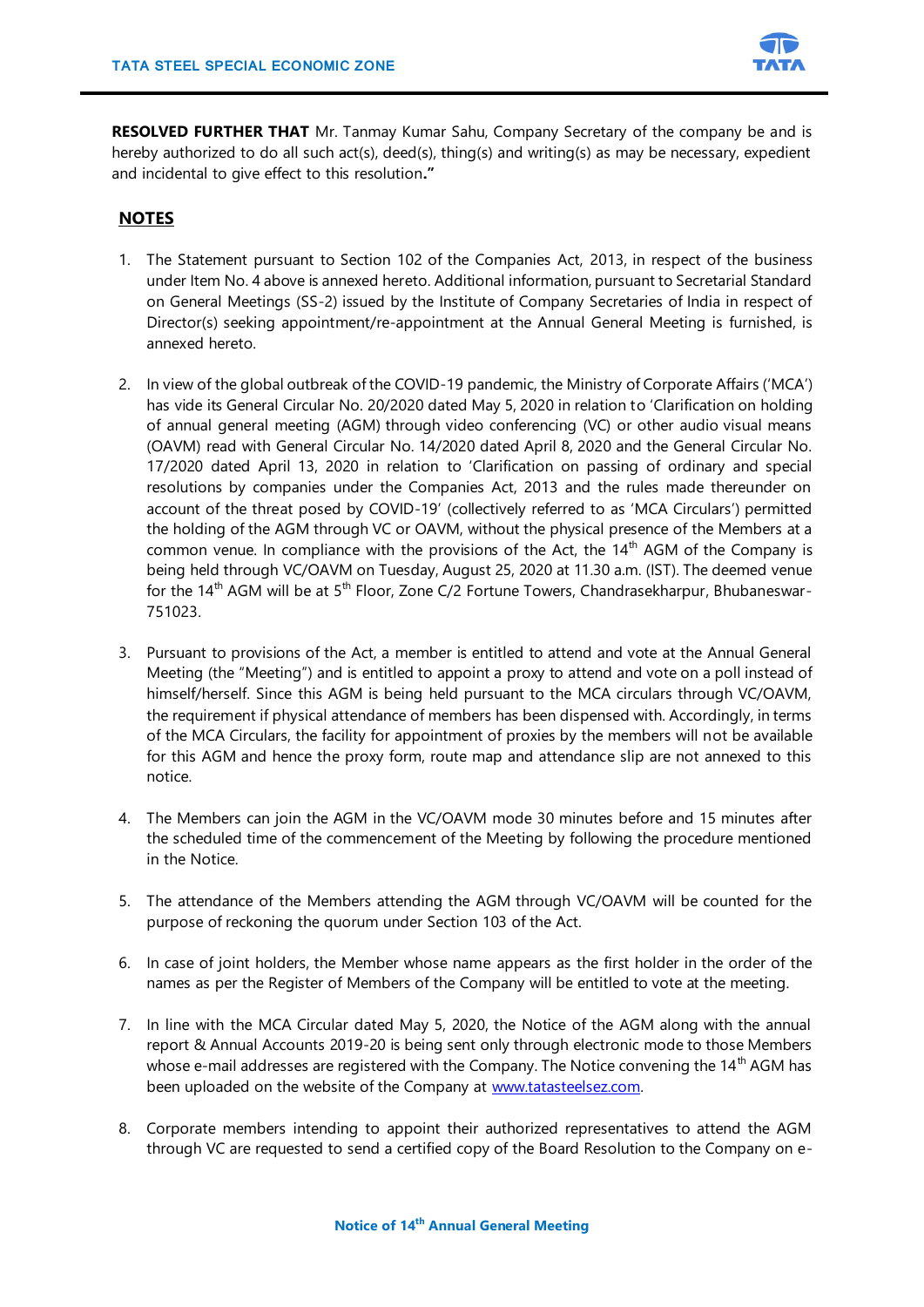

mail ID [company.secretary@tatasteelsez.com](mailto:company.secretary@tatasteelsez.com) authorizing their representative to attend and vote on their behalf at the meeting.

- 9. Members can post their questions in advance at the above-mentioned email, in relation to the items of business proposed to be placed at the Meeting. They can post their queries on the same email Id during the meeting as well.
- 10. Voting on each resolution will be done by show of hands by Members during the Meeting.
- 11. If a poll is demanded under Section 109 of the Act, the designated email id of the Company viz. [company.secretary@tatasteelsez.com](mailto:company.secretary@tatasteelsez.com) will be used for voting purposes.
- 12. The manner in which members can participate in the VC AGM is given hereunder:
	- i. The Members will be provided with a facility to attend the AGM through VC using 'Microsoft Teams'', which is a two-way Video-conferencing facility. The weblink for the same is sent to the members on their registered e-mail address along with the notice of the AGM and Annual Report for Financial Year 2019-20.
	- ii. Members are encouraged to join the Meeting through Laptops having webcam for better experience.
	- iii. Further Members will be required to allow Camera and use Internet with a good speed to avoid any disturbance during the meeting.
	- iv. Please note that Participants Connecting from Mobile Devices or Tablets or through Laptop connecting via Mobile Hotspot may experience Audio/Video loss due to Fluctuation in their respective network. It is therefore recommended to use Stable Wi-Fi or LAN Connection to mitigate any kind of aforesaid glitches.
	- v. The Members who would like to express their views/have questions may send their questions in advance mentioning their name, demat account number/folio number, email id, mobile number at [company.secretary@tatasteelsez.com.](mailto:company.secretary@tatasteelsez.com) The same will be replied by the Company suitably during the AGM.
- 13. Pursuant to section 91 of Companies Act 2013, the register of members and the share transfer book of the Company will remain closed from August 11, 2020 till August 25, 2020.
- 14. All documents referred to in the accompanying Notice and Statement of facts are open for inspection at the Registered Office of the Company on all working days between 11.00 a.m. and 1.00 p.m upto the date of the Annual General Meeting.
- 15. In case of any queries with respect to joining the meeting, the Members may write to the Company at [company.secretary@tatasteelsez.com](mailto:company.secretary@tatasteelsez.com) or call at +91 9778114453 (Ms. Susovita Tripathy for Support other than IT related issues) or +91 9937069852 (Mr. Dipti Ranjan Bal for IT support) before or during the meeting.

By Order of the Board of Directors For **Tata Steel Special Economic Zone Limited**

Date : August 3, 2020 Place : Bhubaneswar Tanmay Kumar Sahu

Company Secretary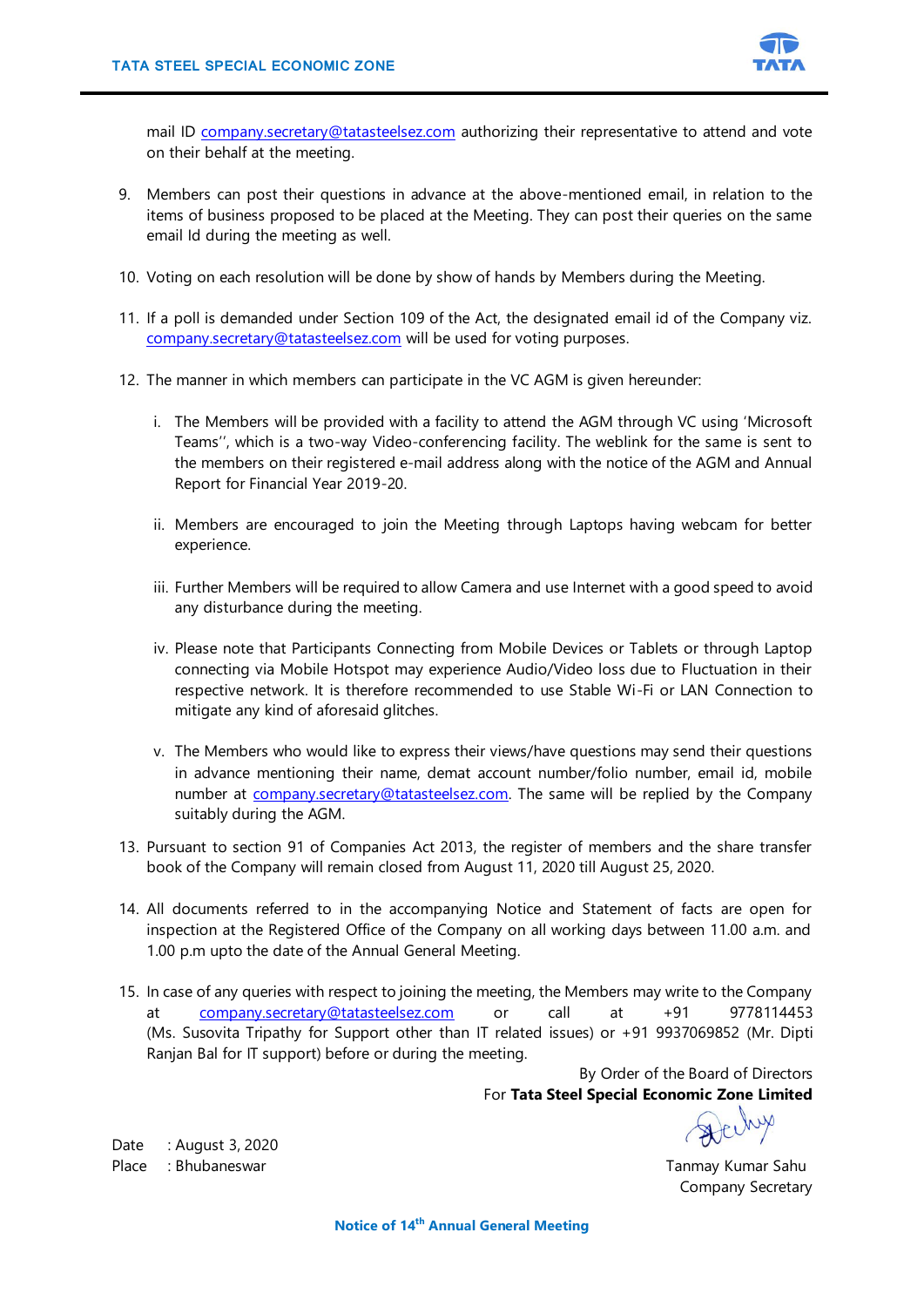

Annexure to Notice

# **STATEMENT OF FACTS**

## [PURSUANT TO SECTION 102(1) OF COMPANIES ACT 2013]

The following statement sets out all material facts relating to Item no. 4 mentioned in the accompanying notice.

## Item No.4: Appointment of Mr. Chanakya Chaudhary as Director:

Pursuant to the provisions of section 152 of Companies Act 2013, Mr. Chanakya Chaudhary was appointed as an additional Director w.e.f  $20<sup>th</sup>$  November 2019 by the Board of Directors of the Company. As per section 161 of Companies Act 2013, Mr. Chaudhary shall hold office till the conclusion of this Annual General Meeting.

Pursuant to the provisions of Section 161 of the Act, Mr. Chanakya Chaudhary will hold office up to the date of the ensuing Annual General Meeting ('AGM') and is eligible to be appointed as a Director of the Company. The Company has, in terms of Section 160(1) of the Act, received a notice in writing from a Member, proposing the candidature of Mr. Chaudhary for the office of Director. Mr. Chaudhary once appointed will be liable to retire by rotation.

The Company has received from Mr. Chaudhary (i) Consent in writing to act as Director in Form DIR-2 pursuant to Rule 8 of the Companies (Appointment and Qualifications of Directors) Rules, 2014 and (ii) Intimation in Form DIR-8 in terms of the Companies (Appointment and Qualifications of Directors) Rules, 2014, to the effect that he is not disqualified under Section 164(2) of the Act

## **Brief Profile of Mr. Chanakya Chaudhary (DIN:02139568):**

Mr. Chanakya Chaudhary (Age:55 years) joined Tata Steel in 1988 as Graduate Engineer Trainee in the Raw Material Division at Jharia, Dhanbad. During his stint in the Collieries division, he has worked in various capacities in the Fluidised Bed Power Plant, Training Institute, Underground mine, Jamadoba Coal Washery etc. Subsequently, he was transferred to Total Quality Management (TQM) (Business Excellence Group), wherein he was responsible for working with various divisions of Tata Steel for getting ISO-9000 certification, employee involvement in small group activities and preparation of annual quality improvement plans. He is a Certified Auditor for ISO 9000 and has been working as a lead assessor for Tata Group in its journey of Business Excellence and for JRD Quality Value Award. He was heading the Corporate Affairs office of Tata Steel at New Delhi as Chief Resident Executive and on 1st November 2013 he was appointed as Group Director-Corporate Communication & Regulatory Affairs. In his last assignment, he has served as Vice President - Raw Materials. Currently, he is the Vice President - Corporate Services in Tata Steel.

Mr. Chaudhary is a Bachelor of Engineering (Honours) Mechanical from BITS, Pilani and has undergone various prestigious management programmes like Young Managers Programme at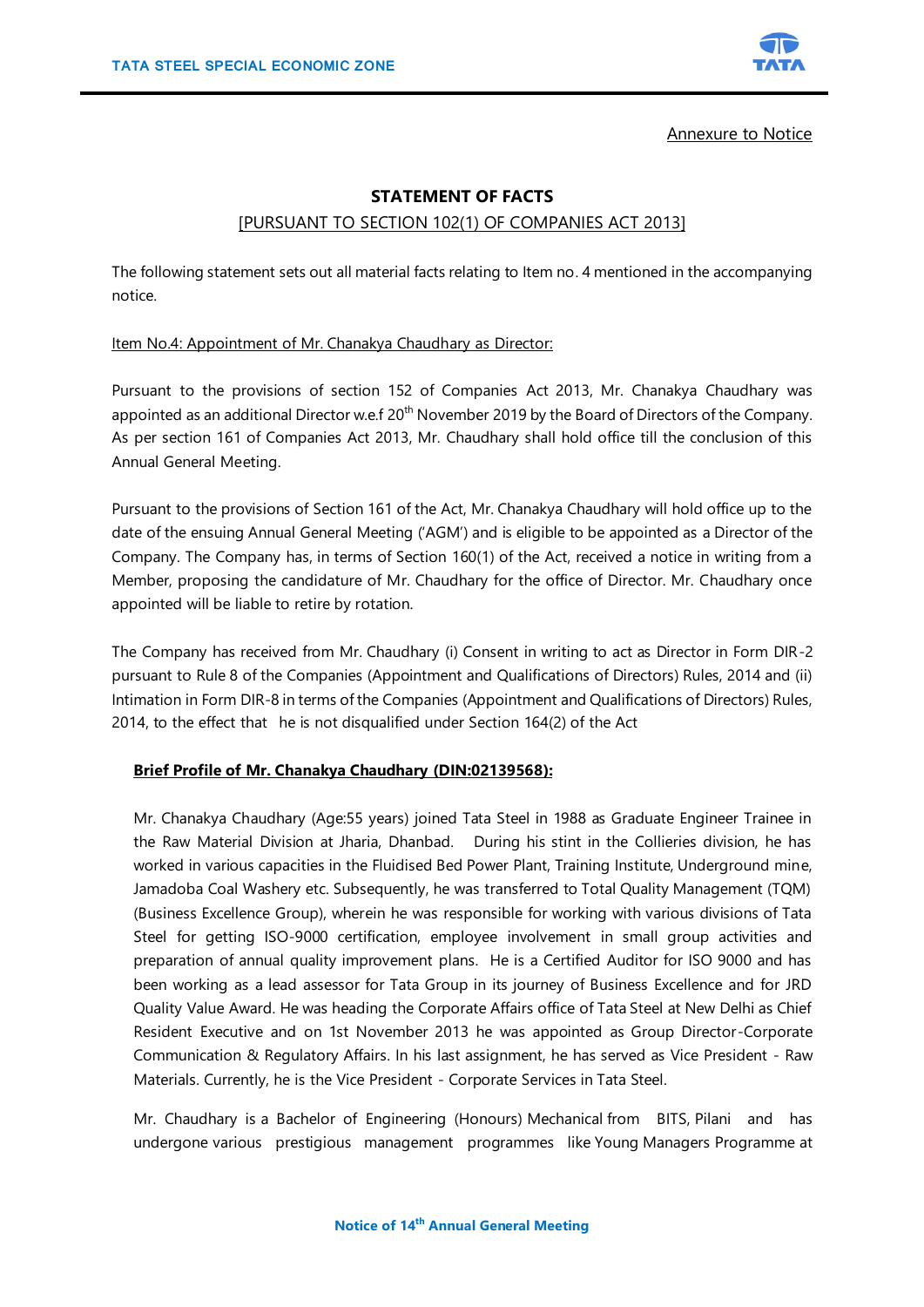

INSEAD, France in 1997, Tata Group Executive Leadership Programme in 2007 conducted by Michigan Ross School of Business & Executive MBA from CEDEP, France in 2008-09.

#### **Board Meeting Attendance and Remuneration**

Mr. Chaudhary has been appointed at nil remuneration and has attended one Board meeting during the financial year 2019-20.

#### **Relationship with other Directors, Manager and other KMPs**

There is no inter-se relationship between Mr. Chaudhary and other Members of the Board or KMP(s).

#### **Terms and Conditions of Appointment**

Mr. Chaudhary is a Non-Executive Director of the Company.

#### **Shareholding in the Company**

Mr. Chaudhary does not hold any Share in the Company.

# **Bodies Corporate (other than Tata Steel Special Economic Zone Limited) in which Mr. Chaudhary holds Directorships and Committee memberships**

#### **Directorships:**

S&T Mining Company Pvt. Ltd T M Mining Company Ltd.

- Tata Steel Foundation
- Medica TS Hospital Pvt. Ltd

Jamshedpur Football and Sporting Pvt. Ltd

Steel City Press Ltd

Jamshedpur Utilities and Services Company Ltd

- Hockey Ace Foundation
- NICCO Jubilee Park Ltd
- Federation of India Mineral Industries
- Tata Steel Mining Limited

# **Chairman/Member of Committees in other body corporates (other than Tata Steel Special Economic Zone Limited) [Committees include statutory Committee]:**

## *Nomination and Remuneration Committee*

Jamshedpur Utilities and Services Company Ltd : Member